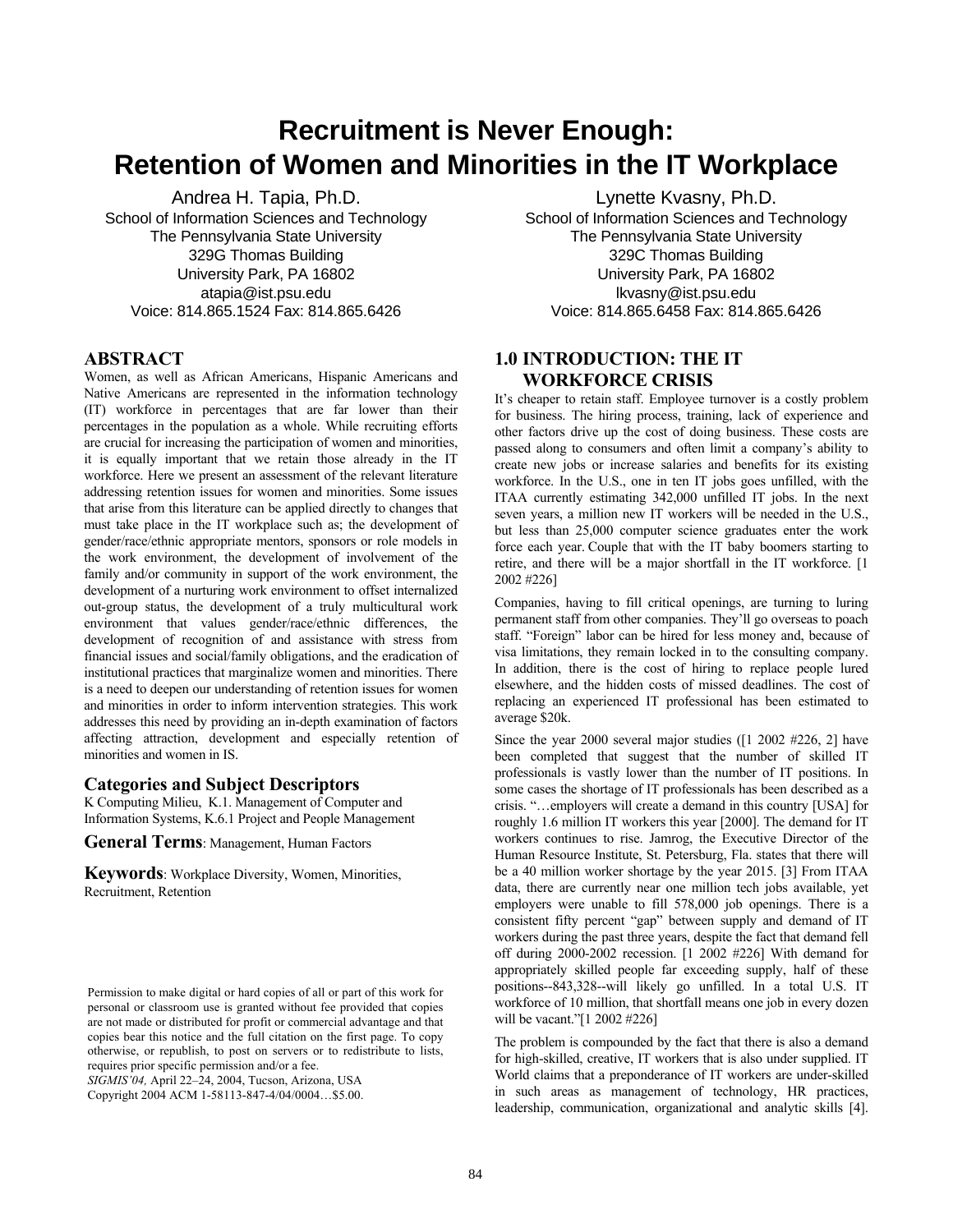As the generation of programmers who created the legacy systems in the 1970s and 1980s begin to retire and the demand for highly skilled IT professionals rises, the question of how to train, recruit and retain IT employees becomes essential to answer.

From the Commerce Department's report, America's New Deficit: The Shortage of Information Technology Workers prepared by the Office of Technology Policy, Andrew Pincus, the General Counsel states that the deficit of IT workers in the United States is a growing and serious problem. [5]He suggests several possible solutions including:

increasing the participation of underrepresented groups,

improving the image of the info-tech professional,

basic math and science competencies,

responsiveness of education and industry to each other's needs,

skill upgrading of the current workforce, and

quality and productivity issues.

 This work focuses on Pincus' first point, increasing the participation of underrepresented groups in the IT workforce. According to the National Science Foundations, Division of Science Resources, white males account for 60 percent of college graduate IT workers. The proportion of IT workers with a college degree who were women declined from 33 percent in 1990 to 26 percent in 2001. [6] Nielsen, von Hellens, Wong and Trauth [7, 8] find that although there has been a small rise in female participation in the traditionally male-dominated profession of science, engineering and medicine, there has not been a corresponding trend in the information technology sector. They state that since 1990 there has been a steady decline in women's participation in the IT workforce despite the looming shortages of IT workers. "What makes the low participation of women in IT education and work a significant problem to study is its contribution to the IT skills shortage."[7]

Over the past three years, the IT sector in the United States has experienced a dramatic downturn. We have witnessed declining stock prices, stagnant computer sales, unprecedented layoffs, and the 'reverse brain drain' as foreign-born technologists return home. The number of temporary work visas, known as H1-Bs, has dropped from more than 163,000 in 2001 to a projected 90,000 in 2002 [9]. Other contributing factors include the decline in the number of American students obtaining IT-related undergraduate and graduate degrees, and the low penetration of broadband technologies in the US compared with other countries. Some industry analysts suggest that these worrisome trends point to growing evidence of a decline in overall U.S. technology dominance. Microsoft strategist Craig Mundie ominously states, "If the U.S. cedes its leadership in IT, there will not be a second chance". However, "America cannot emerge as a world leader economically, socially or politically while leaving one third of our population (African Americans, Latinos and Native Americans together constitute 30% of the college age population) outside of the profession that is critical to our technological infrastructure, essential to our continued economic growth, and fundamental to the evolution of modern life" [10].

The IT industry has a problem overall that perhaps training, recruiting and retaining women and minority employees would, in part, solve. "At the end of 1999, women represented just 29 per cent of the workforce in the US technology sector", according to a study by the White House's Council of Economic Advisers. That is down from 40 per cent of the workforce in 1986. Another study, conducted by Spencer Stuart, the recruitment and research group, supports this theory. It found that women account for just 3 per cent of the board members of new-economy companies. This compares with 11 per cent at Fortune 1000 companies, according to Catalyst, the research organization." [11]

IT employers are faced with the need for an adequate pool of welltrained applicants from which to hire new employees from. Yet, while the number of qualified employees is dwindling, there is an increasing need to retain well-trained employees and to lower search, hire, training and general turnover costs, to boost employee loyalty and morale, and to maintain a highly productive and creative workforce. All of these problems could be addressed with more consistent, higher quality and institutionalized, systematic industrywide efforts at recruiting and retaining women and minorities in the IT workforce.

Minority status is a social construction, and as such it is subject to great variability. "Minority" in the discussion of minority retention is sometimes used to refer to disabled, lesbian/gay/bisexual/transgender, or first generation employees. Most commonly, however, "minority" is commonly used to refer to employees who are members of ethnic minorities, particularly African American, Hispanic and Native American employees and not Asian American employees (given the high persistence rates of the latter group). Caution should be taken, however, when aggregating any minority. For instance, the success of Japanese Americans in U.S. employment is very different from that of Vietnamese Americans.

Women, as well as African Americans, Hispanic Americans and Native Americans are represented in the information technology workforce in percentages that are far lower than their percentages in the population as a whole. These populations are also underrepresented in the educational programs that prepare people for careers as IT workers. [12]

While recruiting efforts are crucial for increasing the participation of women and minorities, it is equally important that we retain those already in the IT workforce. It is clear that nothing is gained by bringing women and minorities into the workforce to simply have them drop out or be weeded out. IT recruiters suggest that replacing an IT employee can cost twice his or her salary because hiring a new IT person comes with the inherent recruiting and training costs, and the inevitable downtime during the job change [13]. Turnover rates of 25%-35% have been reported in Fortune 500 companies during the late 1990s, and this 'turnover culture' in IT can hamper the organization's ability to achieve strategic business goals [14].

If we are to successfully counter the negative affects of the IT turnover culture, there is a need to deepen our understanding of retention issues for women and minorities in order to inform effective intervention strategies. In fact, the National Science Foundation broadened its funding portfolio to include descriptive research as well as implementation and intervention projects that are designed to increase the representation of women and underrepresented minorities in IT [15]. The lack of role models and mentors who are knowledgeable about career opportunities, perceptions of computing as a solitary occupation, and images of the "glass ceiling" contribute to the isolation and discontent experienced by these populations. According to a study by the Computing Research Association, many of the issues that discourage minorities are similar to those for women [16]. However, we do not make the implicit assumption that the effects of diversity among women and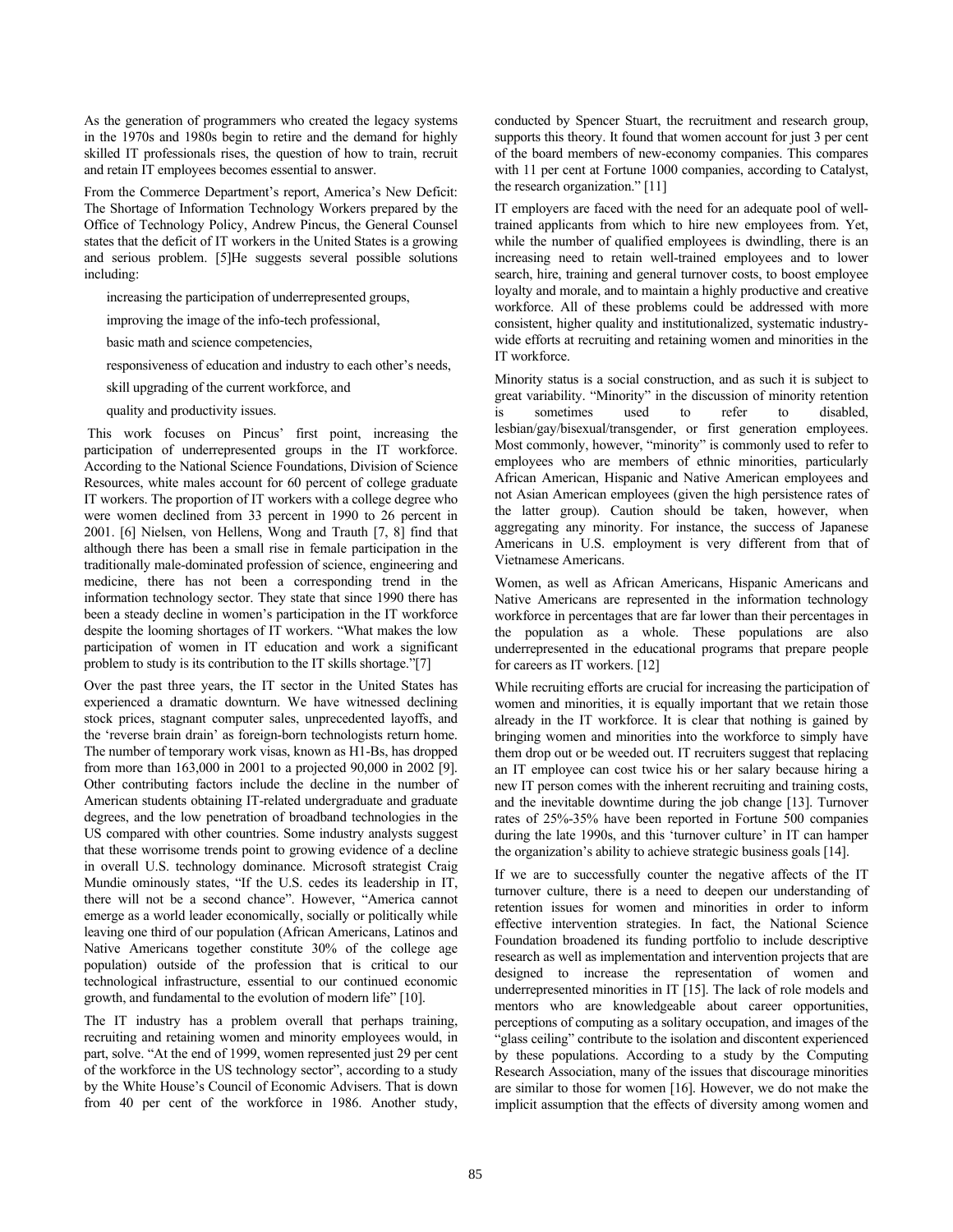minorities are homogenous [17], but experience has shown that sustained and programmatic efforts can make a significant difference for these under-represented groups. This work addresses this need by providing an in-depth examination of factors affecting attraction, development and especially retention of minorities and women in IS.

# **2.0 IT, ORGANIZATIONS AND THE UNDERREPRESENTED: THEORETICAL BASES**

In this section we draw from the relevant literature that addresses IT workforce diversity and retention issues. The majority of the literature focuses on the conditions for women IT workers, however a growing body of literature sees a commonality between the issues that discourage women and those that discourage minorities [18]. Few organizational and managerial studies have attempted to tackle the issue of minority employee retention directly [19]. According to Cheng [20, p. 553], "although women-in-management research has become mainstream, other diversity issues are almost entirely ignored, particularly racism, patriarchy, class, heterosexism, sexuality, sexual identity, religion, postcolonial issues, physical ability and so on."

This work grows out of sociological inquiry into the nature of and intersection between IT and organizations. Goals of this field are to identify and explore relationships among IT organizations and innovation, organizational culture and structural patterns, and the roles of IT in both. We draw from the social construction of technology literature to address information and communication technologies (ICTs) and work, neither privileging the social or technological factors in constructing accounts of their creation, use and implementation.

"With few exceptions, research has proposed that changes in communication technologies are tightly linked with changes in organizations."[21] Workplaces and information and communication technologies have changed dramatically in the last fifteen years. Since the early 1990s "…we are now seeing a new type of postindustrial, post bureaucratic, post-Fordist workplace…" [22] While most authors agree that a change has taken place, they are divided as to the nature of the change. On the utopian side, this new workplace has been characterized by social scientists as having a decentralized locus of control, a reduction of hierarchy, an upskilling of work, a centrality of educated knowledge workers, and more flexible democratic forms of work environment. [23-28] Hammer and Champy (1993) state "...the real power of technology is not what can make the old processes work better, but that it enables organizations to break old rules and create new ways of working—that is, to reengineer," [29]On the critical side of this debate the belief is that although workplaces have changed they have remained highly centralized and have adopted new forms of managerial control, including new forms of peer driven and self driven control, along with a polarized workplace involving expert and non expert sectors bringing up strong issues for gender and race [22, 30-36].

Gender can be seen as a set of patterned, social produced, differences between male and female, which usually involve the subordination of women, concretely or symbolically[37-39] . Acker identifies four elements that combine to create gendered processes in organizations including the production of gender divisions, the creation of symbols and images that justify and support the

divisions, interactions between employees of both sexes that reinforce subordination and dominations, and lastly, the creation of internal mental constructions of gender appropriate behavior and attitudes. We draw from these views of gender in which much of the processes that take place within organizations on a daily basis are imbued with gender attitudes and behaviors and that have strong implications for power, exploitation and control in the workplace.

According to the s bio- psychological theory, the physical differences between males and females account for the participation levels of women in IT, implying that women are somehow physically unsuited for the IT profession [40, 41]. This essentialist perspective has also been applied to minority workers. However, biological concepts are replaced with sociological ones such as assimilation and cultural pluralism. Research emanating from the paradigm of assimilation and cultural pluralism center on the questions of why racial minorities were not becoming incorporated or assimilated into business organizations [19]. Theories of assimilation are basically individualistic in their orientation, and race is conceptualized as a problem of prejudiced attitudes or personal and cultural inadequacies of racial and ethnic groups. Assimilation theories are posed as a one-way process in which minorities are pressed to change to fit the dominant culture, and research questions tend to be stated in terms of "why minorities are not like us, or how can they become more like us?" This approach is also silent on the historical and social dynamics of capitalistic systems in creating and maintaining inequality in organizations [19].

Cultural pluralism theories allow for group differences, and are often posed as an alternative to those of assimilation. This approach is often found in the "managing diversity" management literature that calls for the celebration of difference. However, proponents of cultural pluralism still maintain the existence of an allegedly "normal" majority culture. Minority workers, in this discourse, are often described in demeaning terms such as being less likely to have had satisfactory schooling and training, and possessing language, attitude, and cultural problems that prevent them from excelling on the job.

Several theorists assert that a masculinization of the IT workplace has occurred during the past 30 years due to the strong link between economic power and success of technologists. The prominence of the computer's place in the social and economic horizons has solidified the link between man and machine. Males have made solid their claim of computers as a highly valued resource. Although these authors have made no claim as to this perspective's application to minority relationships with computers, the implications of this perspective are that those who hold power, typically White (Anglo) males, have claimed the IT industry for themselves and erected boundaries to prevent others from having access to such a valuable resource [41-43].

The social construction perspective posits the development of and maintenance of a masculine and White (Anglo) IT culture that systematically excludes women and minorities from IT work and all educational and professional steps leading up to IT work [41, 44- 47]. Although recognizing that there are no universally male or female cultural traits, the social construction standpoint emphasizes that within the IT workplace certain cultural characteristics are gathered together in a cultural unit that have come to be seen as "male" and the excluded cultural traits as "female". Female IT workers are faced with two choices: either to masculinize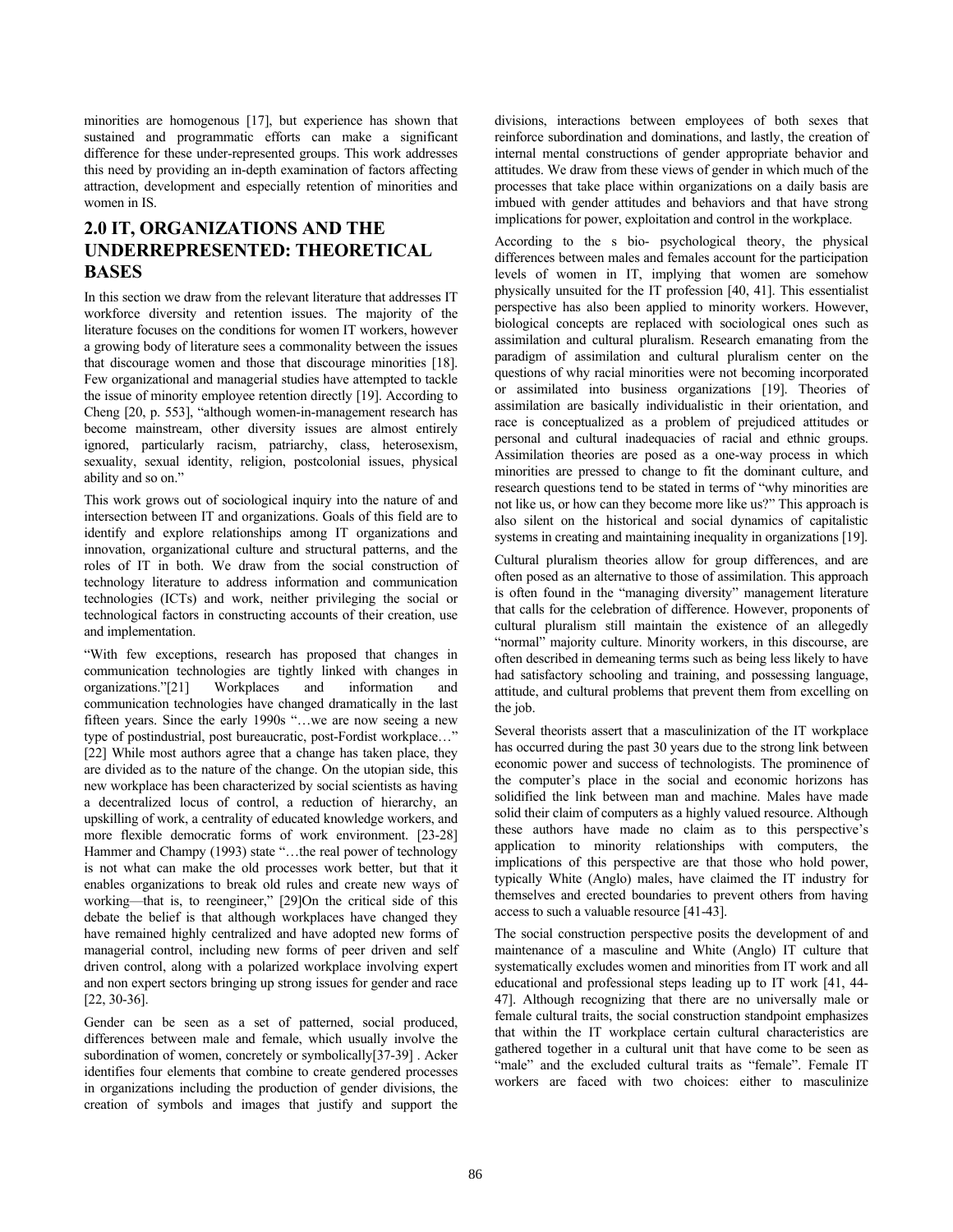themselves and 'fit in', or to the challenge the cultural system and attempt to feminize the workplace [7, 8, 45, 48].

Henwood [49] adopts the social constructionist view, and asserts that information technology cannot be understood unproblematically as a neutral tool that can be mastered simply by obtaining the required set of skills. Women are perceived as being somehow deficient so there is a need for women to 'catch up' or 'fit in' with men. These deficiencies are assumed to be overcome by offering women the same opportunities as men to acquire some recommended set of technology-related skills. Consequently, recommended interventions promote 'compensatory strategies' such as increasing the pipeline of women entering IT careers, making it easier for women to choose IT careers, and promoting a more feminine image of computing. From Henwood's perspective, there is a need to go beyond attempts to find ways to attract women to information technology. Socio-cultural studies are needed to understand, analyze and challenge the ways that gender and technology are currently constituted. Researchers also need to question the neutrality of technology, and seek to understand why and how women are excluded from IT education and occupations. Prior research in this area provides useful concepts for addressing recruitment and retention issues.

Although IT organizations express strong concern with diversity in the workplace, little scholarship is available to guide these efforts. For example, research that examines the intersection of race and gender in IT organizations is largely non-existent. While gender research is more plentiful, within the women-in-management literature there is an underlying assumption of "womanhood" or shared experiences. The universalizing tendency of this perspective is political in its reductionism for it typically emphasizes a single characteristic of gender while ignoring the effects of race, ethnicity, sexuality, and social class on the self-identity of women. Consequently, it gives rise to interventions that fail to deal with the diverse and fragmented nature of women's experiences and needs [49].

Finally, research that goes beyond black and white conceptualizations of race are needed because Hispanic, Asian and Native American women and men may be different from those of African American and white women and men [50]. Researchers tend to adopt the conventional practice of merging Asians, blacks, Native Americans, and Hispanics into single categories such as "nonwhite" or "other". This is also a political act in that it ignores and trivializes the uniqueness of men and women of various racial, and ethnic backgrounds. Race is not a biological characteristic; it is the result of the historical construction of racial categories, the shifting meaning of race, and the crucial role of politics and ideology in shaping conceptions of race [51]. Reducing the diverse voices of people of color omits from discussion the voices of nonwhite people as subjects who engage with IT for a whole range of reasons, and who face unique challenges in the areas of recruitment, retention and promotion within business organizations.

## **3.0 RECRUITMENT AND RETENTION OF WOMEN AND MINORITIES IN IT**

Two recurring themes in the recruitment literature are the belief that women and minority groups perceive a career in the IT workplace negatively, and the perceived lack of technical skills among women and women's negative self perception of their technical skills. For several reasons women and minorities have perceived the IT industry as not having the qualities they require in a job. They have

framed the work as difficult, isolated, lacking necessary social interaction, and lacking work family balance. In addition, there is a common perception that the IT industry is a male and a stereotypical "geek and nerd" domain. Fewer women are entering computing courses at the university level and IT education continues to be represented in a way that discourages girls to participate [7, 52-55].

A second common perception is that women are not suited for technical positions. Women are viewed as mostly 'concept' people, and are more interested in the overall view and the wider implications of software and systems in operation rather than the technical details. There is also a perception that a large majority of women underestimate their abilities with regards to IT and computers. These free-floating perceptions deter women from entering IT educational programs and the IT workforce [7, 52].

While recruitment focuses on attracting women and minorities into IT-related careers, retention concentrates on not only keeping these employees in the organization but also in their upward mobility within the organizational structure. The retention literature has identified several pertinent factors that include cultural fit, expectation gaps, mentors and role models, career satisfaction and organizational commitment, and role ambiguity and role conflict. IT computing culture has been described as having certain characteristics that are unique to the industry and unique to White male culture. The IT culture is described as largely white, maledominated, anti-social, individualistic, competitive, all encompassing and non-physical. This ascetic culture has strong ingroup and out-group dualisms in which the needs of the disembodied intellect subsume emotional, physical and sensual needs. This dualism translates into expert and non-expert and to male and female behaviors, attitudes and values. IT workers are expected to pare-down their non-technical lives, to become tireless pioneers on the technical frontier, and to prioritize work life over all other things. This culture has the potential to exclude women and minorities if they do not conform  $[45, 47, 48, 56, 57]$ 

Igbaria et al. [58] suggested that women and minorities are marginalized in promotion, salary raises, termination, and layoffs. These experiences negatively affect stress, performance, productivity, satisfaction, and cohesion while positively increasing turnover rates [50]. Many women feel their expectations of their careers and job discretion are not met, and these unmet expectations may produce feelings of unfairness and inequity. Research also suggests that morale and productivity decrease when women don't achieve their expectations [59, 60]. Reskin, McBrier and Kmec [50] contend that the sex and race composition in the workplace affects organizations themselves, including their performance, hiring and promotion practices, levels of job segregation, wages, and benefits. However, more research is needed to specifically address the joint effects of race and sex.

Women and minorities tend to have less access to mentors, sponsorship and role models that can provide the advice and social contacts that are crucial for rising through the corporate ranks. Social support from supervisors and colleagues also helps to minimize turnover intentions among female and minority computer professionals [7, 59, 61-63]. Within the traditional IT culture, a strong value is placed on individualism and pioneering behavior. However, a culture that prizes individual effort may impede the creation of mentoring networks that support female and minority IT employees. In addition, white (Anglo) men have traditionally held the highest ranking and the most privileged positions in IT but may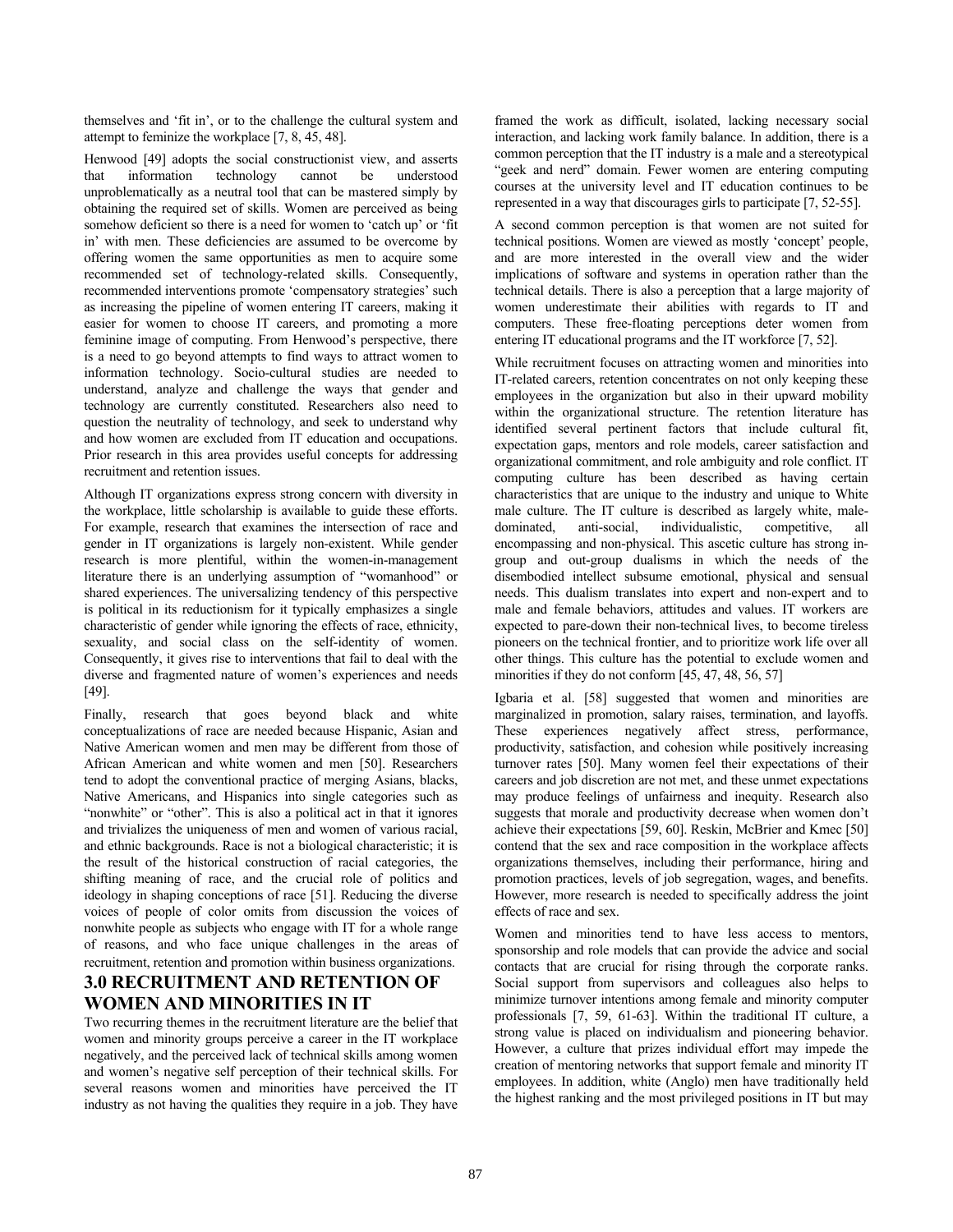face difficulty in relating to their female or minority employees. For instance, Ibarra [64] hypothesized that sex-based conflict is less likely in predominantly male than in mixed-sex settings in which the presence of women constitutes a greater threat to men's prerogatives. Work group homogeneity also fosters interpersonal attraction and trust, and both of these factors positively affect group cohesion [65].

Roger Herman (1999) gives five reasons why employees leave. These five reasons can be easily applied to women and minorities working in the IT workforce. First employees are concerned about fitting into a corporate culture. They are also concerned with the company's reputation; the physical conditions for comfort, convenience and safety; and the clarity of the firm's mission. Second, Herman claims that even though leaders value employees, they don't tell them often enough. If people don't feel important, they're not motivated to stay. If they are regarded as expendable, they'll leave for a position where they're appreciated. Third, when IT employees are frustrated by too many rules, red tape, incompetent supervisors or co-workers, inadequate tools and equipment, or insufficient information, people look for other work places. The fourth issue is training. IT employees want to learn, sharpen their skills and hone new ones. If workers don't find growth opportunities with one company, they'll seek another employer where they'll grow. Lastly, IT employees want fair compensation, but the first four reasons take priority.

Job satisfaction is another factor that is often discussed as an affective response to specific aspects of a job, while commitment is an affective response to an entire organization. Women and minorities who have high organizational commitment are likely to stay. Commitment to an organization stems from salary, promotability, job rewards, boundary spanning activities and longterm employment with a single organization. Successful women tend to be committed to a single organization. Igbaria [58] found that women and minorities in IT are in general younger, less educated, lower paid, in lower level positions and receive less exposure outside their departmental boundaries compared to White (Anglo) men. Moreover, men tend to be motivated by tangible, extrinsic rewards while women tend to be motivated by intangible, intrinsic rewards [58, 59, 66-70].

Finally, stress generated by role conflict and role ambiguity has been seen to contribute to retention issues in women and minorities in IT. Role conflict occurs when the IT worker is expected to fill multiple social roles that make demands on time, energy and effort that come into conflict with one another. Role ambiguity is the process by which roles are left undefined while retaining high expectations. Causes for these stressors are organizational restructuring and the lack of sufficient staff and resources, unclear expectations of needs and objectives, excessive and unrealistic time pressures and deadlines. The development of a time famine and a crisis based office environment raise anxiety levels and increase stress perhaps leading to retention issues. The argument is that due to non-work related social commitments to family and community women and minorities feel these stressors and anxieties more often and more deeply [59, 67, 71]. Women and minorities are also highly visible to members of the majority group. As a consequence of this increased visibility, they are subjected to increased stress that derives from higher performance pressure [72].

#### **4.0 DISCUSSION**

IT employers are faced with the need for an adequate pool of welltrained applicants to hire new employees from in a time when those numbers are dwindling, the need to retain well-trained employees and to lower search, hire, training and general turnover costs, to boost employee loyalty and morale, and to maintain a highly productive and creative workforce. All of these problems could be at addressed with more consistent, hirer quality and institutionalized, systematic industry-wide efforts at recruiting and retaining women and minorities in the IT workforce.

Drawing from the literature discussed above, we recommend the following practices to employers wishing to address some of the critical issues facing the IT workplace: the development of gender/race/ethnic appropriate mentors, sponsors or role models in the work environment, the development of involvement of the family and/or community in support of the work environment, the development of a nurturing work environment to offset internalized out-group status, the development of a truly multicultural work environment that values gender/race/ethnic differences, the development of recognition of and assistance with stress from financial issues and social/family obligations, the eradication of institutional practices that marginalize women and minorities.

In an earlier study of the retention efforts of post secondary educational institutions [12] we have learned that these institutions have developed and created programs to address and alter the problem of women and minorities dropping out at a rising rate. Most of these programs have fallen into three categories, bridging programs, mentoring programs and academic intervention programs. Kezar (2000) says that model bridge programs are, "…individualized, have strong faculty support and involvement, are tied to the institutional mission, have partnerships with area K-12 schools, are supported by senior administrators, use small group collaborative learning, build community, and conduct student assessment/evaluation." [73, 74]Borden, Burton, Evenbeck, and Williams' (1997) study of mentoring programs at one institution found a peer-mentoring program to have most impact on persistence. Levin and Levin [75] list six critical components of academic intervention programs: proactive interventions; smallgroup tutorials; teaching of study skills, learning strategies, and testtaking techniques in the context of courses in which the students are enrolled; development of basic language skills; quality instruction.

The organizational and post-secondary education literature on women and minorities that is reviewed in this work leads us to the understanding that retention is a multi-sourced problem stemming from cultural, institutional and individual norms and behaviors. In both areas, the culture of the institution is framed as hostile, unchangeable and the source of barriers to women and minorities who wish to enter them and find success. Also, in both areas, the individual women or minorities tend to be seen as possessing cultural values and behaviors that are seen as antithetical to those desired and rewarded by the institution. It appears that in order for women and minorities to find a comfortable home in the IT workplace either the IT workplace will have to change its culture, or the women and minorities will be forced to masculinize and Anglocize themselves in order to fit-in. We advocate for the creation of mechanisms that move the two cultural systems closer to one another. In the remainder of this work, we use this perspective to provide recommendations for addressing IT workforce retention issues as they pertain to women and minorities.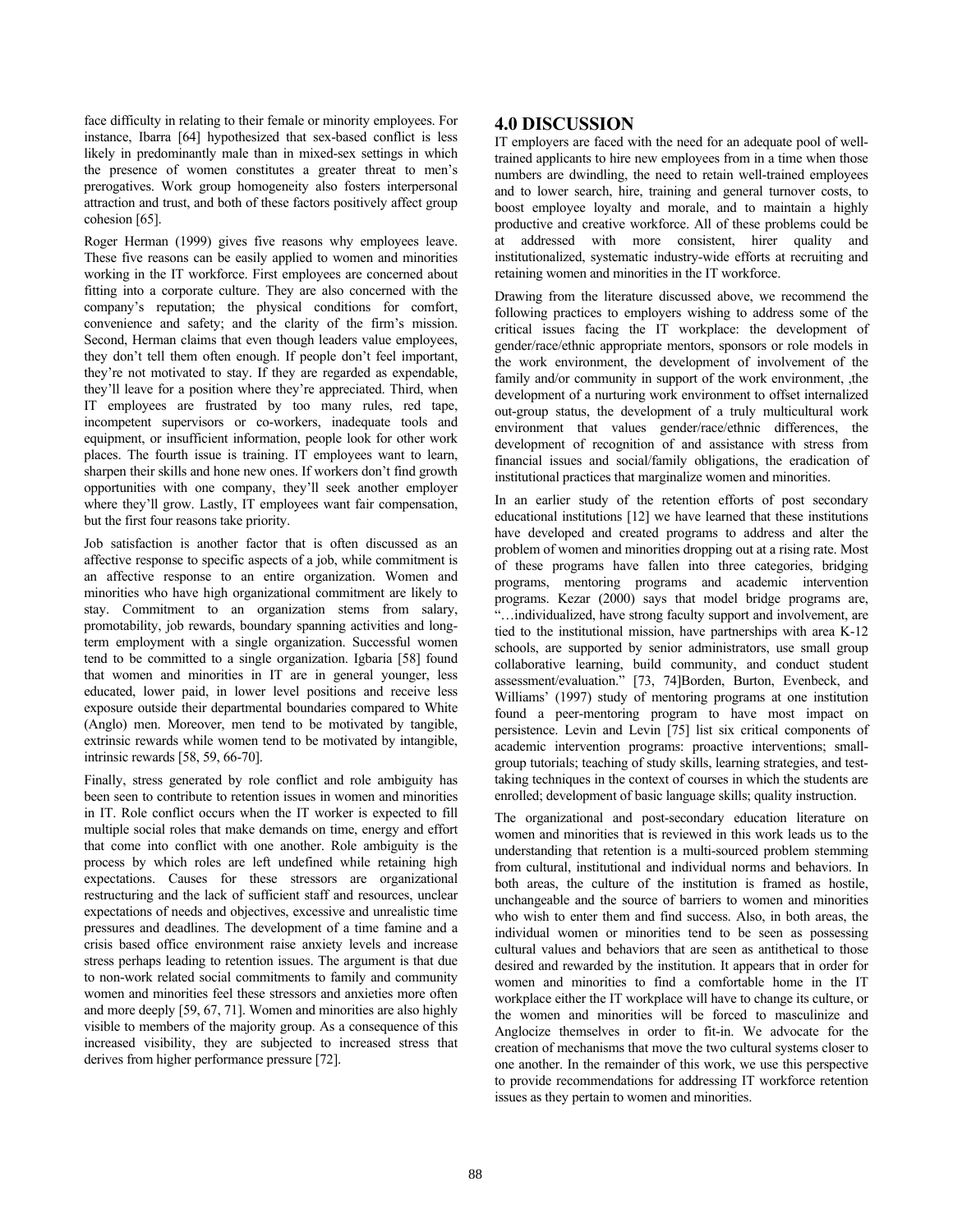|  |  |  | <b>Table 1: Recommendations for Management</b> |  |  |
|--|--|--|------------------------------------------------|--|--|
|--|--|--|------------------------------------------------|--|--|

| <b>Individual</b>          | Informal mentoring                                                                                                                                                                                                               |
|----------------------------|----------------------------------------------------------------------------------------------------------------------------------------------------------------------------------------------------------------------------------|
|                            | On-going training opportunities                                                                                                                                                                                                  |
|                            | mid-year raises                                                                                                                                                                                                                  |
|                            | retention bonuses                                                                                                                                                                                                                |
|                            | employee referral bonuses                                                                                                                                                                                                        |
| <b>Institutional</b>       | Formal mentoring programs                                                                                                                                                                                                        |
|                            | Diversity and multicultural training for all IT<br>employees                                                                                                                                                                     |
|                            | Hiring more women and minorities into<br>management positions                                                                                                                                                                    |
|                            | Educational efforts to change cultural<br>perceptions of IT as male domain                                                                                                                                                       |
|                            | Work-Life programs to bridge the work-life<br>gap                                                                                                                                                                                |
|                            | Work-community programs to bridge the<br>community-work gap                                                                                                                                                                      |
|                            | Counseling programs such as stress<br>management and psychological support                                                                                                                                                       |
|                            | Human Resources policies designed for<br>consistency, ready availability, fairness and<br>equity (job descriptions; compensation; benefit<br>information; clear, equitable and public hiring,<br>promotion, and reward programs) |
| <b>IT Managers</b><br>Can: | Expose women and minority IT employees to<br>the same key developmental jobs that have<br>traditionally led to senior management<br>positions for their white, male counterparts.                                                |
|                            | Support open dialogue to discuss perceived<br>discrimination that could impede women and<br>minority IT advancement.                                                                                                             |
|                            | Give timely and specific feedback about<br>performance to ensure internal support to help<br>advance women's and minorities' IT career<br>goals.                                                                                 |
|                            | Advocate upward mobility for minority and<br>women IT employees through informal<br>mentorship.                                                                                                                                  |
|                            | Offer internships and scholarships to women<br>and minorities interested in an IT career.                                                                                                                                        |
|                            | Give women and minority IT employees the<br>authority to impact the broader picture of the<br>organization and contribute to decisions and<br>strategy, problem solving and policy making.                                       |
|                            | Support women and minority IT employee<br>networks in the workplace.                                                                                                                                                             |

Quite simply, academic institutions that are successful in retaining minority students facilitate minority students' academic, social, and personal development [76] Brotherton suggests, "Colleges and universities that succeed in retaining today's students pay close attention to students' backgrounds, needs and expectations and then take action to accommodate them."[77] Martin [78] offers a list of characteristics of successful minority retention programs: freshman year experience; academic support; student service contacts; recruitment activities and incentives for participation; dedicated staff and directors; and an important role on campus.

These lessons from academic institutions drive us to offer the following recommendations to the employers of the IT workforce. We believe that a combination of individual efforts and institutional changes would have the greatest impact on retaining women and minorities in the IT workforce.

Among the efforts aimed at individual employees we suggest the development and implementation of individual informal mentoring programs, on-going training opportunities, mid-year raises, retention bonuses, and employee referral bonuses. We believe that these efforts would address the need for developing at work support networks, a continuous learning environment and reduce financial stressors.

Among the efforts aimed at institutional changes we recommend the development and implementation of formal mentoring programs, diversity and multicultural training for all IT employees, hiring more women and minorities into management positions, educational efforts to change cultural perceptions of IT as male domain, worklife programs to bridge the work-life gap, work community programs to bridge the community-work gap, counseling programs such as stress management and psychological support, human resources policies designed for consistency, fairness and equity (job descriptions, compensation, benefit information, readily available. clear, equitable and public hiring, promotion, reward programs). One program that is reportedly being used very successfully throughout the country to reduce turnover is the concept of Employer Assisted Housing (EAH). Typical EAH benefit choices include home buyer education, matched savings programs, loans or grants.

These efforts are directed at changing the nature and perception of IT from that of a male and White domain to one for all IT workers. Managers can help to advance the psychological,, financial and social needs of organizational members by offering institutional support systematically to all employees, integrating home-life and work-life, and creating a workplace with a strong feeling of equity, rules and fairness.

#### **REFERENCES**

- 1. *ITAA's annual workforce survey*, M. Bynum, Editor. 2002, 2001, 2002, Information technology Association of America.
- 2. *Recruiting and Retaining Information Technology Staff in Higher Education*. 2000, Educause: Washington, DC.
- 3. Raasch, C., *Amid Joblessness Woes, Analysts See Worker Shortage Ahead*, in *The Salt Lake Tribune*. 2003: Salt Lake City.
- 4. . 2001, ITWorld.com.
- 5. Pincus, A., *America's New Deficit: The Shortage of Information Technology Workers*, in *Office of Technology Policy*. 1997.
- 6. Foundation, N.S., *Information Technology Workforce (ITWF) Program Solicitation", Directorate of Computer and Information Science and Engineering, Division of*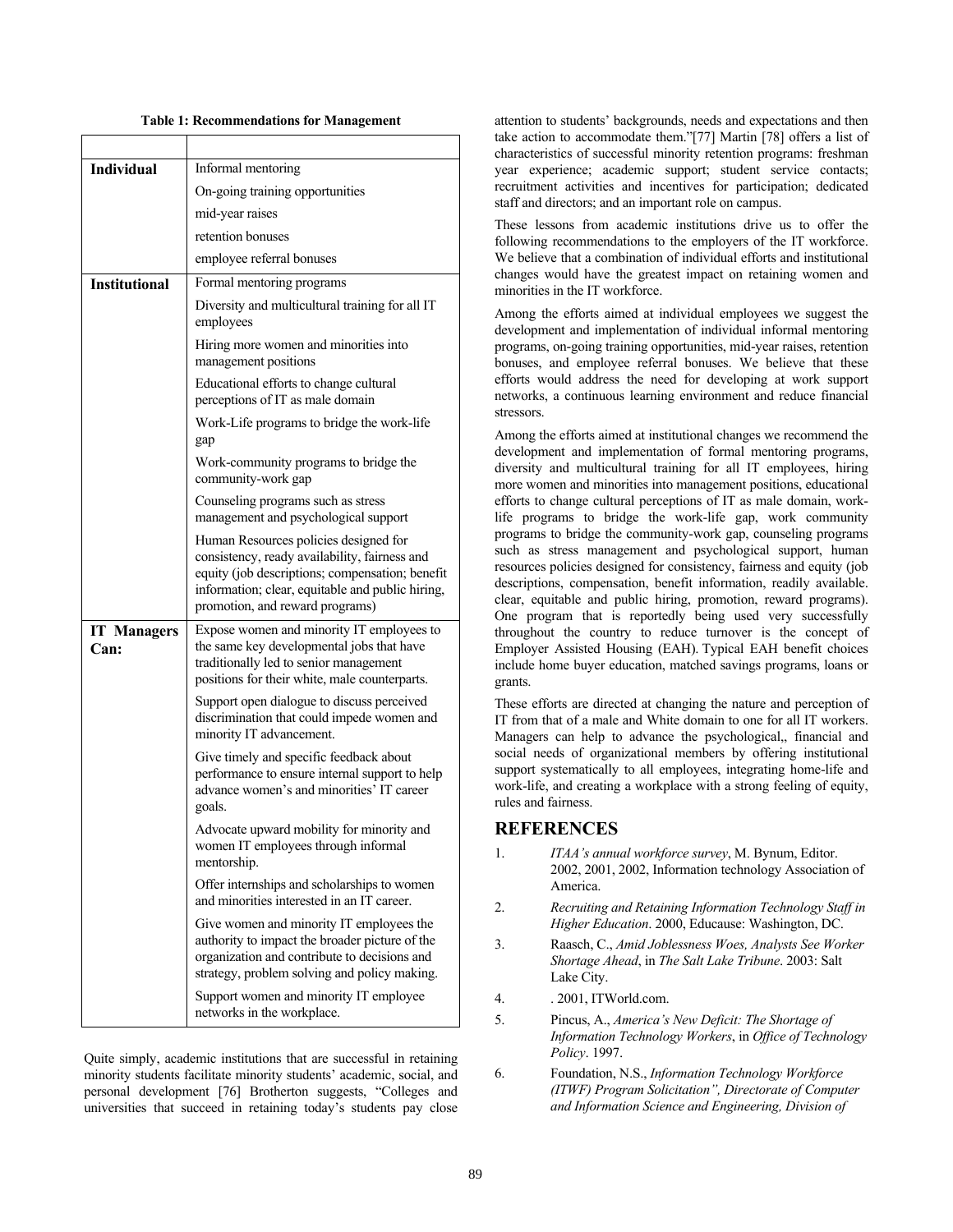*Experimental and Integrative Activities*. 2003: Washington D.C.

- 7. von Hellens, L.A., S.H. Nielsen, and E.M. Trauth. *Breaking and Entering the Male Domain. Women In the IT Industry*. in *2001 ACM SIGCPR*. 2001. San Diego.
- 8. Trauth, E.M., S. Nielsen, and S. Von Hellens. *Explaining The IT Gender Gap:Australian Stories*. in *Australian Conference On Information Systems*. 2000.
- 9. Brown, E. and D. Kirkpatrick, *The Reverse Brain Drain*, in *Fortune*. November 11, 2002.
- 10. Campbell Jr, G., *Breaking the Science Barrier.* Black Issues in Higher Education, 1999. **16**(2): p. 38-39.
- 11. in *Finacial Times*. 2000.
- 12. Tapia, A., L. Kvasny, and E. Trauth, *Is there a Retention Gap for Women and Minorities?The Case for Moving In vs. Moving Up*, in *Strategies for Managing IS/IT Personnel*, M. Igbaria and S. Conrad, Editors. 2004, Idea Group Publishing: Hershey,PA. p. 143-164.
- 13. Reimers, B.D., *Keeping Talent from Taking Flight*, in *Network Computing*. 2001. p. 42-45.
- 14. Moore, J.E. and L.A. Burke, *How to Turn Around 'Turnover Culture' in IT.* Communications of the ACM, 2002. **45**(2): p. 73-78.
- 15. National Science Foundation, *Information Technology Workforce (ITWF) Program Solicitation*. 2003, Directorate of Computer and Information Science and Engineering, Division of Experimental and Integrative Activities: Washington D.C.
- 16. Freeman, P. and W. Aspray, *The Supply of Information Technology Workers in the United States*. 1999, Computing Research Association: Washington, D.C.
- 17. Chambers, M., S. Oskamp, and M. Costanzo, *Diversity in Organizations: New Perspectives for a Changing Workplace*. 1995, Thousand Oaks, CA: Sage Publications.
- 18. Kvasny, L. and E.M. Trauth, *The 'Digital Divide' at Work and Home: The Discourse about Power and Underrepresented Groups in the Information Society*, in *Global and Organizational Discourse About Information Technology*, E. Whitley and E. Wynn, Editors. forthcoming, Kluwer Academic Publishers: New York.
- 19. Nkomo, S., *The Emperor Has No Clothes: Rewriting 'Race in Organizations'.* Academy of Management Review, 1992. **17**(3): p. 487-513.
- 20. Cheng, C., *A Review Essay on the Books of bell hooks: Organizational Diveristy Lessons from a Thoughtful Race and Gender Heretic.* Academy of Management Review, 1997. **22**(2): p. 553-574.
- 21. Fulk, J., and DeSanctis, G.,, *Electronic Communication and Changing Organizational Forms.* Organization Science, 1995. **6**(4).
- 22. Burris, B.a.D., G.,, *Technocratic Teamwork: Mitigating Polarization and Cultural Marginalization in an Engineering Firm*, in *The Transformation of Work*, S. Vallas, Editor. 2001, Elsevier: New York. p. 241-262.
- 23. Block, F., *Postindustrial Possibilities*. 1990, Berkeley: University of California Press.
- 24. Clegg, S.R., *Modern Organizations*. 1990, Newbury Park, Calif.: Sage Publications.
- 25. Hirschhorn, L., *Beyond Mechanization*. 1984, Cambridge, MA: MIT Press.
- 26. Piore M. and Sabel, C., *The Second Industrial Divide*. 1984, New York: Basic Books.
- 27. Powell, W., *The Capitalist Firm in the 21st Century: Emerging Patterns in Western Enterprise*, in *The Twenty-First Century Firm: Changing Economic Organization in International Perspective*, P. DiMaggio, Editor. 2001, Princeton University Press. p. 33-68.
- 28. Smith, V., *New Forms of Work Organization.* Annual Review of Sociology, 1997. **23**: p. 315-339.
- 29. Hammer, M., Champy, J., *Reengineering the Cooperation, A Manifesto for Business Revolution*. 1993, New York.
- 30. Vallas S.P. and Beck, J.P., *The Transformation of Work Revisited: The Limits of Flexibility in American Manufacturing.* Social Problems,, 1996. **43**(3): p. 339- 361.
- 31. Vallas, S.P., *Rethinking Post-Fordism: The Meaning of Workplace Flexibility.* Sociological Theory, 1999. **17**(1): p. 68-101.
- 32. Prechel, H., *Economic Crisis and the Centralization of Control Over the Managerial Process.* American Sociological Review, 1994. **59**: p. 723-745.
- 33. Hodson, R., *Worker Resistance: An Underdeveloped Concept in the Sociology of Work.* Economic and Industrial Democracy, 1995. **16**: p. 79-110.
- 34. Hodson, R., *Dignity in the Workplace Under Participative Management: Alienation and Freedom Revisited.* American Sociological Review, 1996. **61**(5): p. 719-738.
- 35. Hodson, R., *Group Relations at Work: Co-worker Solidarity, Conflict, and Relations with Management.* Work and Occupations, 1997. **24**(4): p. 426-452.
- 36. Hodson, R., *Organizational Anomie and Worker Consent.* Work and Occupations, 1999. **26**(3): p. 292-323.
- 37. Acker, J., *Gendering Organizational Theory*, in *Gendering Organizational Analysis*, A.J.a.T. Mills, Peta, Editor. 1992, SAGE Publications: Newbury Park. p. 248- 260.
- 38. Acker, J., *The Future of Gender and Organization: Connections and Boundaries.* Gender, Work and Organization, 1998. **5**(4).
- 39. Acker, J.a.H.v., Donald R., *Differential Recruitment and Control. The Sex Structuring of Organizations*, in *Gendering Organizational Analysis*, A.J.a.T. Mills, Peta, Editor. 1992, SAGE Publications: Newbury Park. p. 15- 30.
- 40. Venakesh, V. and M.G. Morris, *Why Don't Men Ever Stop To Ask For Directions: Gender, Social Influence And Their Role In Technology Acceptance And User's Behavior.* MIS Quarterly, 2000. **24**(1): p. 115-139.